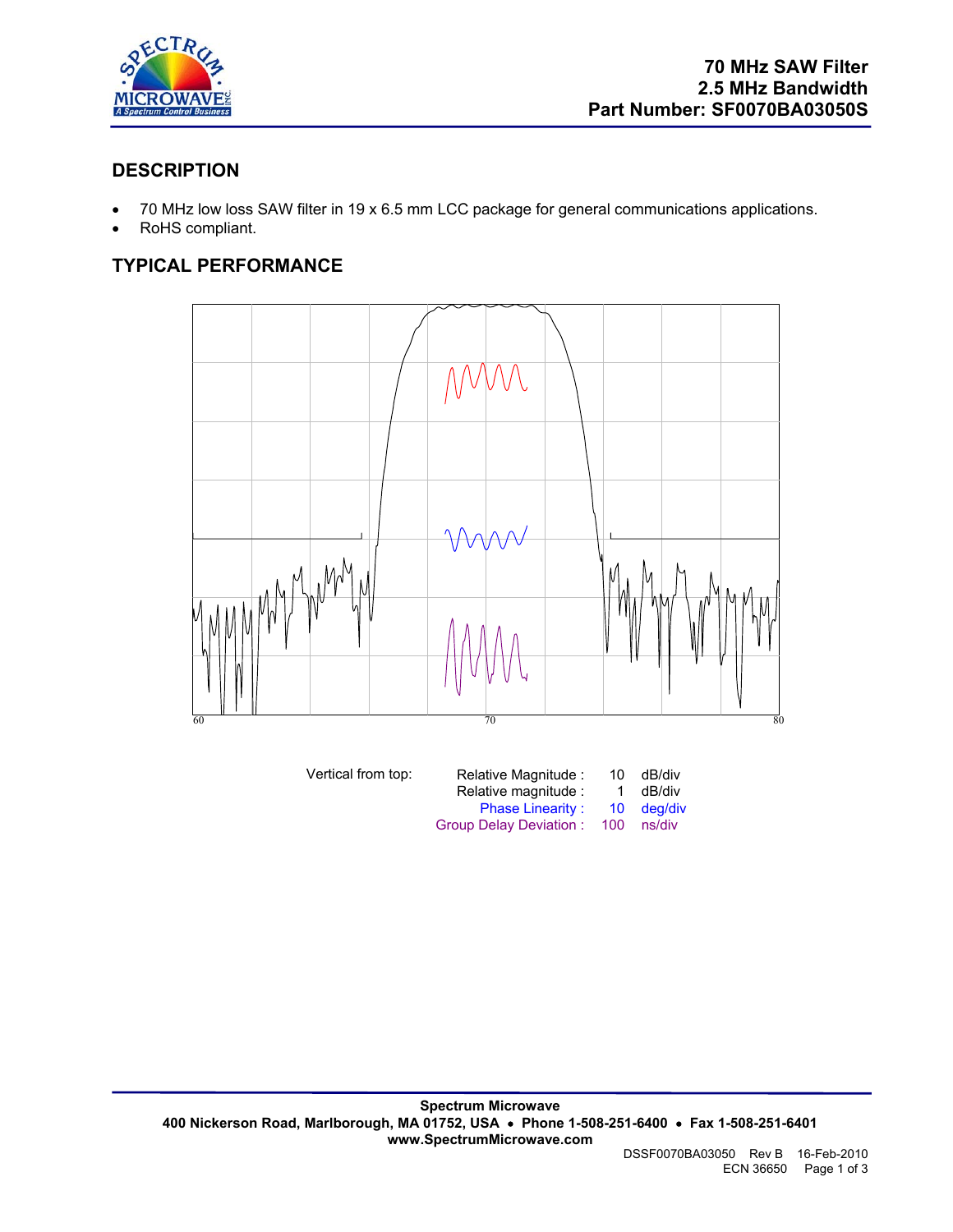

#### **SPECIFICATION**

| Parameter <sup>21</sup>                       | <b>Min</b> | <b>Typ</b> | <b>Max</b> | <b>Units</b>    |
|-----------------------------------------------|------------|------------|------------|-----------------|
| Center Frequency (Fc) <sup>1</sup>            | 69.88      | 70.00      | 70.12      | <b>MHz</b>      |
| <b>Insertion Loss</b>                         |            | 9.7        | 10.0       | dB              |
| 1 dB Bandwidth                                | 2.00       | 2.21       |            | <b>MHz</b>      |
| 3 dB Bandwidth                                | 2.50       | 2.75       |            | <b>MHz</b>      |
| 40 dB Bandwidth                               |            | 4.37       | 5.10       | <b>MHz</b>      |
| Passband Ripple (80% of 1 dB Bandwidth)       |            | 0.6        | 1.0        | dB p-p          |
| (70% of 3 dB Bandwidth)<br>Phase Linearity    |            | 3.5        | 9.0        | deg p-p         |
| Group Delay Variation (70% of 3 dB Bandwidth) |            | 150        | 400        | ns p-p          |
| Absolute Delay                                |            | 1.8        |            | <b>us</b>       |
| <b>Ultimate Rejection</b>                     | 40         | 50         |            | dB              |
| Source and Load Impedance                     |            | 50         |            | Ω               |
| Input Power                                   |            | $+10$      | $+13$      | dBm             |
| Temperature Coefficient of Fc                 |            | $-23$      |            | ppm/°C          |
| <b>Ambient Temperature</b>                    |            | 25         |            | $\rm ^{\circ}C$ |

Notes: 1. Average of the lower and upper 3 dB band edge frequencies.

2. All dB levels are referenced to the insertion loss.

## **MAXIMUM RATINGS**

| Parameter                          |     | 1ах |        |
|------------------------------------|-----|-----|--------|
| Storage Temperature Range          | -40 | 85  |        |
| <b>Operating Temperature Range</b> |     |     | $\sim$ |
| Input Power Level                  |     |     | dBm    |



Notes:

- 1. Recommend use of 2% tolerance matching components.
- 2. Component values shown are for guidance only and may change depending on board layout.

**Spectrum Microwave 400 Nickerson Road, Marlborough, MA 01752, USA** • **Phone 1-508-251-6400** • **Fax 1-508-251-6401 www.SpectrumMicrowave.com**